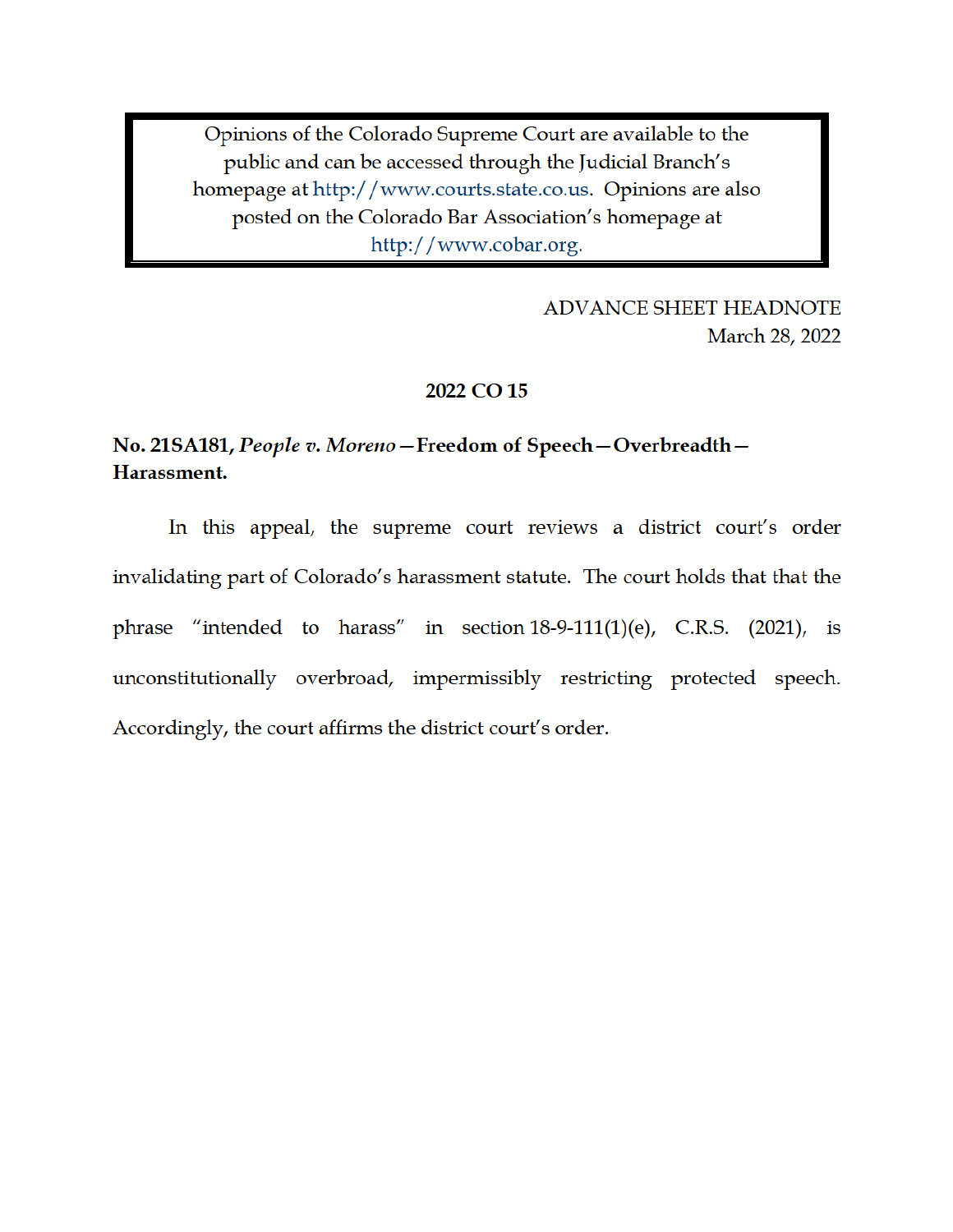# **The Supreme Court of the State of Colorado**

2 East 14th Avenue • Denver, Colorado 80203

# **2022 CO 15**

# **Supreme Court Case No. 21SA181**

*Appeal from the District Court*  Garfield County District Court Case No. 19CR161 Honorable James B. Boyd, Judge

# **Plaintiff-Appellant:**

The People of the State of Colorado,

v.

# **Defendant-Appellee:**

Alfred Elias Moreno.

**Order Affirmed**  *en banc* March 28, 2022

#### **Attorneys for Plaintiff-Appellant:**

Jefferson J. Cheney, District Attorney, Ninth Judicial District Donald R. Nottingham, Chief Deputy District Attorney *Glenwood Springs, Colorado* 

# **Attorneys for Defendant-Appellee:**

Megan A. Ring, Public Defender Casey Mark Klekas, Deputy Public Defender *Denver, Colorado*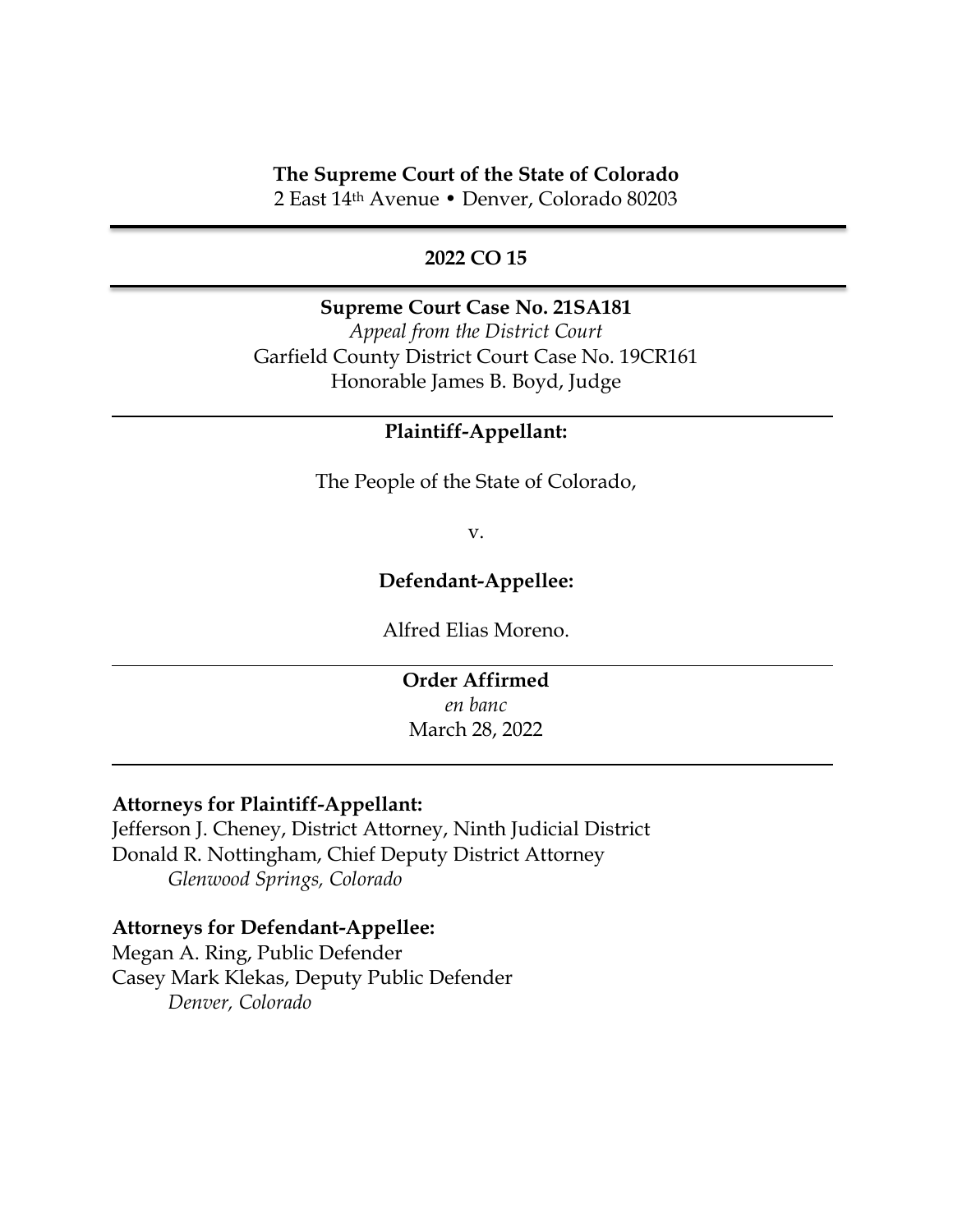**JUSTICE HOOD** delivered the Opinion of the Court, in which **CHIEF JUSTICE BOATRIGHT**, **JUSTICE MÁRQUEZ**, **JUSTICE GABRIEL**, **JUSTICE HART**, **JUSTICE SAMOUR**, and **JUSTICE BERKENKOTTER** joined.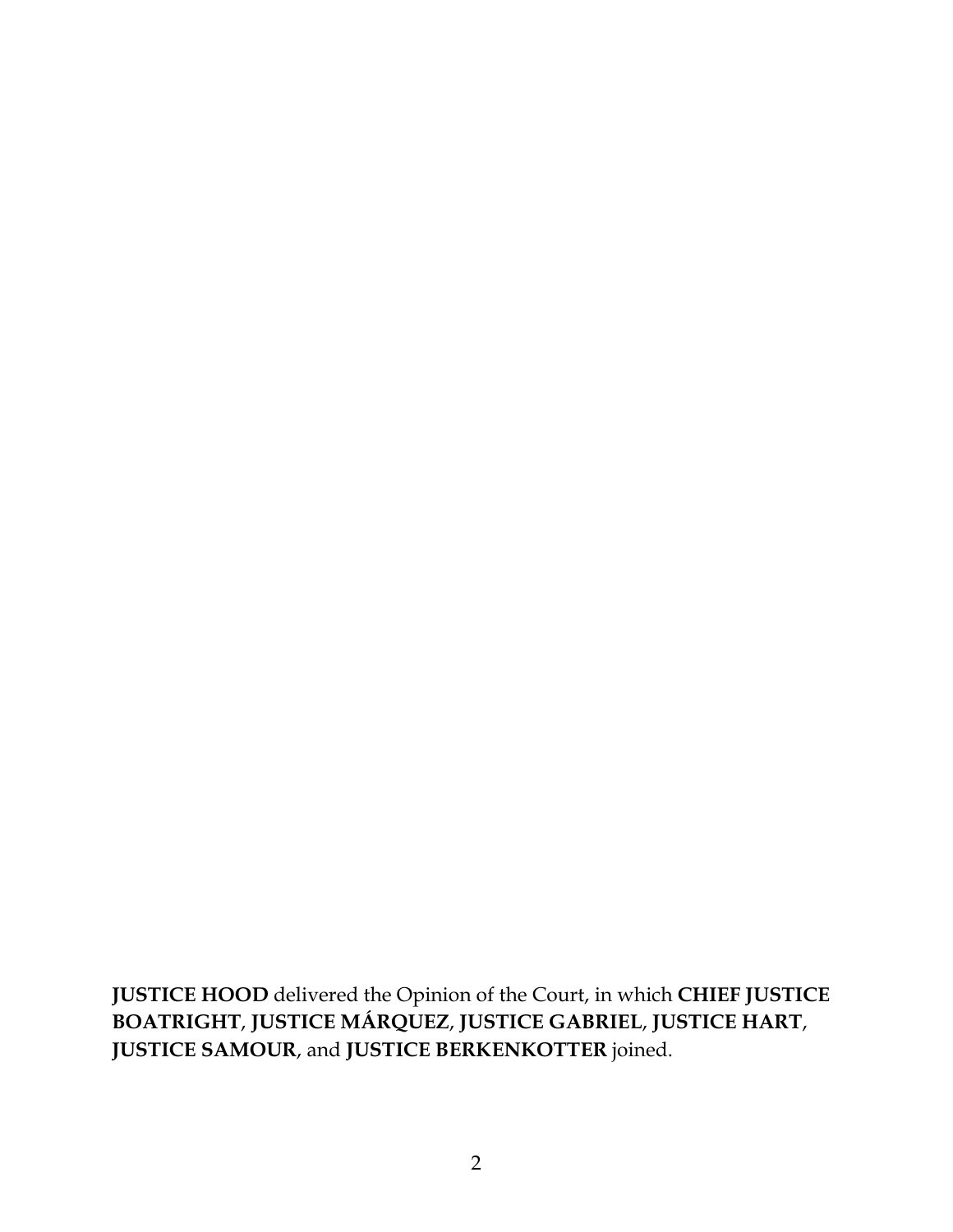JUSTICE HOOD delivered the Opinion of the Court.

¶1 In this appeal, we review a district court's order invalidating part of Colorado's harassment statute. The district court concluded that the phrase "intended to harass" in section  $18-9-111(1)(e)$ , C.R.S. (2021), unconstitutionally restricts protected speech. We agree that this provision is substantially overbroad on its face and thus affirm the order.

# **I. Facts and Procedural History**

¶2 In December 2018, Alfred Moreno repeatedly emailed his ex-wife, E.M. He asked to see his children, but he also made a series of disparaging and vulgar comments about her, saying that he hated her and that she was a "snake" and a "whore" with an "STD." In response, E.M. told Moreno to stop contacting her. Undeterred, Moreno posted the following on Facebook: "To whom ever is fkng [E.M.] in my friends list. Will you please tell her to have my kids call me asap. You can have her and the STD[.] I just want my kids to contact me. And remember that you are not there [sic] father okay. Thanks homies[.]"

¶3 The prosecution charged Moreno with (1) harassment under section 18-9-111(1)(e), a class three misdemeanor; and (2) habitual domestic

3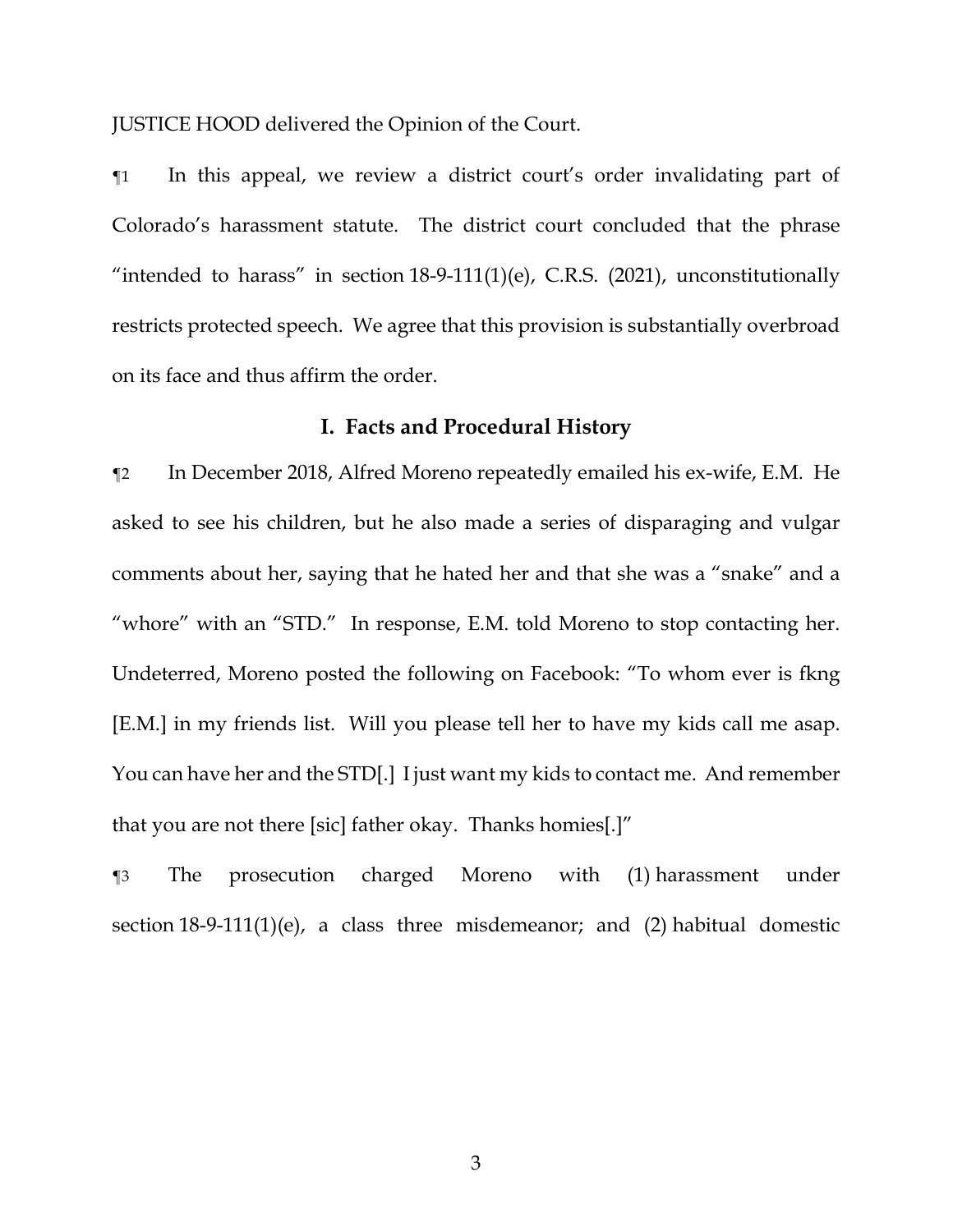violence under section 18-6-801(7), C.R.S. (2021), a class five felony.1

¶4 Moreno moved to dismiss the harassment charge, arguing that subsection (1)(e) is unconstitutionally overbroad and vague, both facially and as applied to him, in violation of the freedom-of-speech provisions in the United States and Colorado constitutions.

 $\%$  As relevant here, section 18-9-111(1)(e) states that

[a] person commits harassment if, with intent to harass, annoy, or alarm another person, he or she . . . [d]irectly or indirectly initiates communication with a person or directs language toward another person, anonymously or otherwise, by telephone, telephone network, data network, text message, instant message, computer, computer network, computer system, or other interactive electronic medium in a manner *intended to harass* or threaten bodily injury or property damage, or makes any comment, request, suggestion, or proposal by telephone, computer, computer network, computer system, or other interactive electronic medium that is obscene.

(Emphasis added.)

¶6 Although Moreno did not specify which part of subsection (1)(e) was the subject of his challenge, the district court concluded that the phrase "intended to harass" rendered the statute facially unconstitutional as vague and overbroad. Relying mainly on this court's decisions in *People v. Hickman*, 988 P.2d 628 (Colo.

<sup>1</sup> If the harassment charge constitutes an act of domestic violence as defined in section 18-6-800.3, C.R.S. (2021), it can trigger the sentence enhancer in section 18-6-801(7).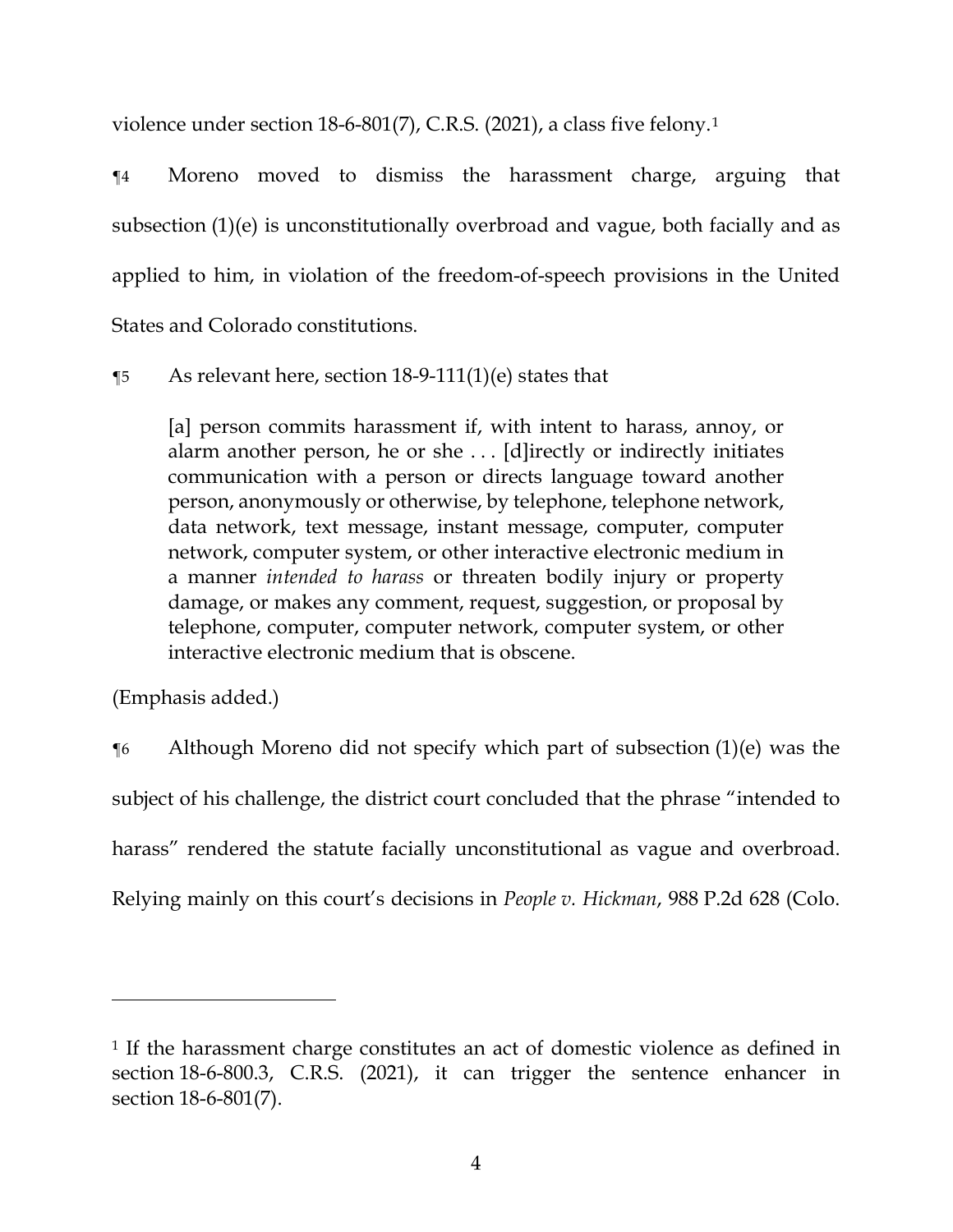1999); *People v. Smith*, 862 P.2d 939 (Colo. 1993); and *Bolles v. People*, 541 P.2d 80 (Colo. 1975), the district court reasoned that Moreno's statements were protected speech and could not be construed as true threats, a category of unprotected speech that the government may regulate.2 It explained that the phrase "intended to harass" could allow a person to be prosecuted for alarming or annoying others by forecasting a storm or predicting political trends—concerns that prompted this court to invalidate a similar statutory provision in *Bolles*. Moreover, it determined that the statute's prohibition on communications made in a manner "intended to harass" on seemingly any "other interactive electronic medium" sweeps too broadly, covering a substantial amount of protected speech. The court also noted that the statute's circular language "failed to apprise persons of ordinary intelligence what conduct is prohibited," making the "intended to harass" portion of the statute unconstitutionally vague. Because of these deficiencies, the court dismissed the harassment charge.

¶7 The prosecution appealed pursuant to section 16-12-102(1), C.R.S. (2021). Under section 13-4-102(1)(b), C.R.S. (2021), this court has jurisdiction to hear a direct appeal of a district court's determination that a statute is unconstitutional.

<sup>2</sup> On appeal to this court, the prosecution abandoned the argument that Moreno's statements constituted true threats or any other category of unprotected speech.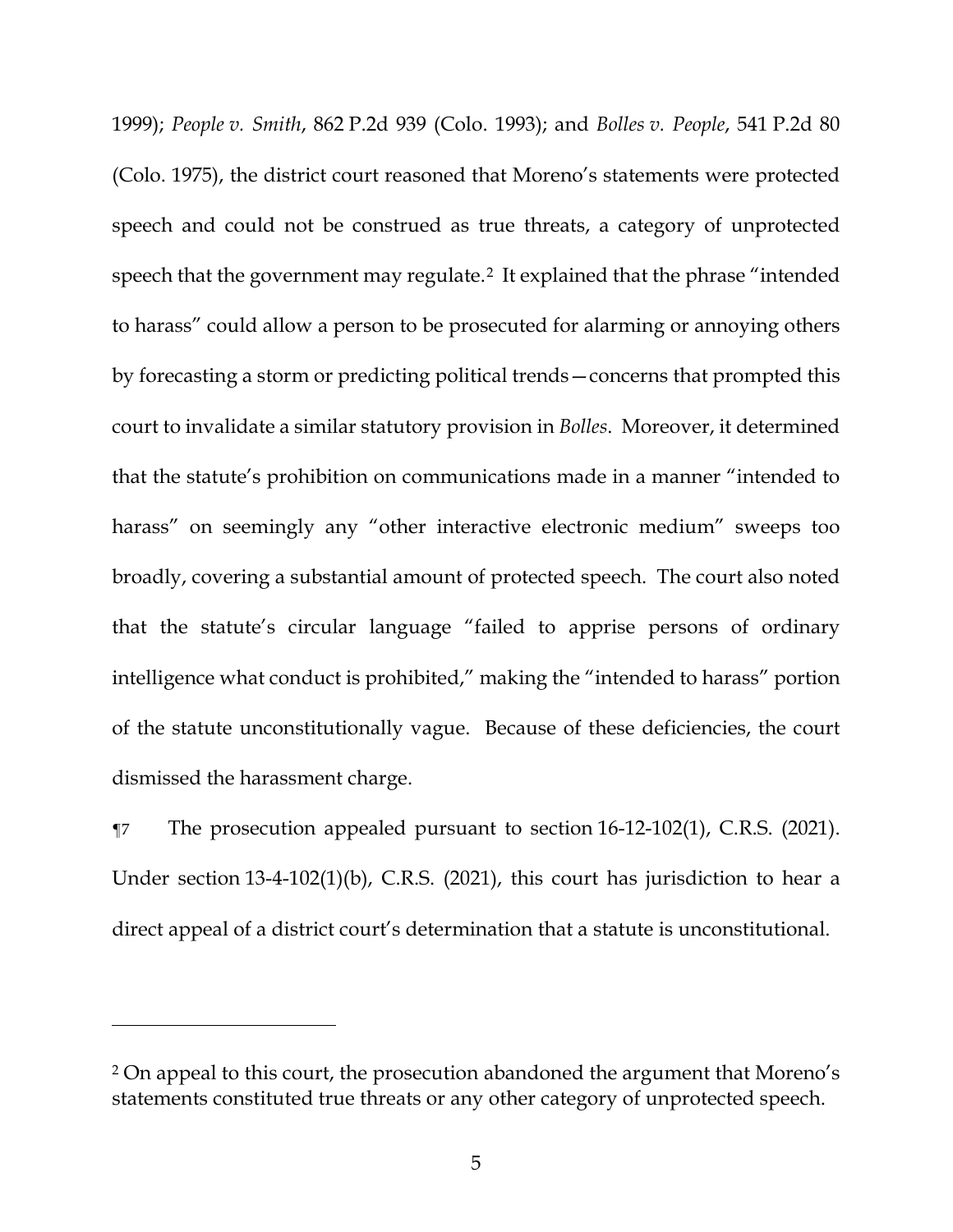#### **II. Analysis**

¶8 We begin by setting out the standard of review and then briefly outlining the constitutional framework for free-speech protections. With that background in place, we then focus on the overbreadth doctrine and apply an existing three-part test for overbreadth. After construing the statute, we hold that the phrase "intended to harass" in subsection (1)(e) is substantially overbroad on its face, impermissibly encroaching on protected speech. But by invalidating that phrase, we preserve the remainder of the statute. Before concluding, we also discuss *Bolles*—a nearly fifty-year-old precedent—and its enduring lessons for the digital age.

#### **A. Standard of Review**

¶9 We review a district court's order regarding a statute's constitutionality de novo. *E-470 Pub. Highway Auth. v. Revenig*, 91 P.3d 1038, 1041 (Colo. 2004). Statutes are presumptively constitutional, and "declaring a statute unconstitutional is one of the gravest duties impressed upon the courts." *People v. Graves*, 2016 CO 15, ¶ 9, 368 P.3d 317, 322 (quoting *City of Greenwood Vill. v. Petitioners for Proposed City of Centennial*, 3 P.3d 427, 440 (Colo. 2000)). A litigant challenging the validity of a statute must prove the statute is unconstitutional beyond a reasonable doubt. *Id.*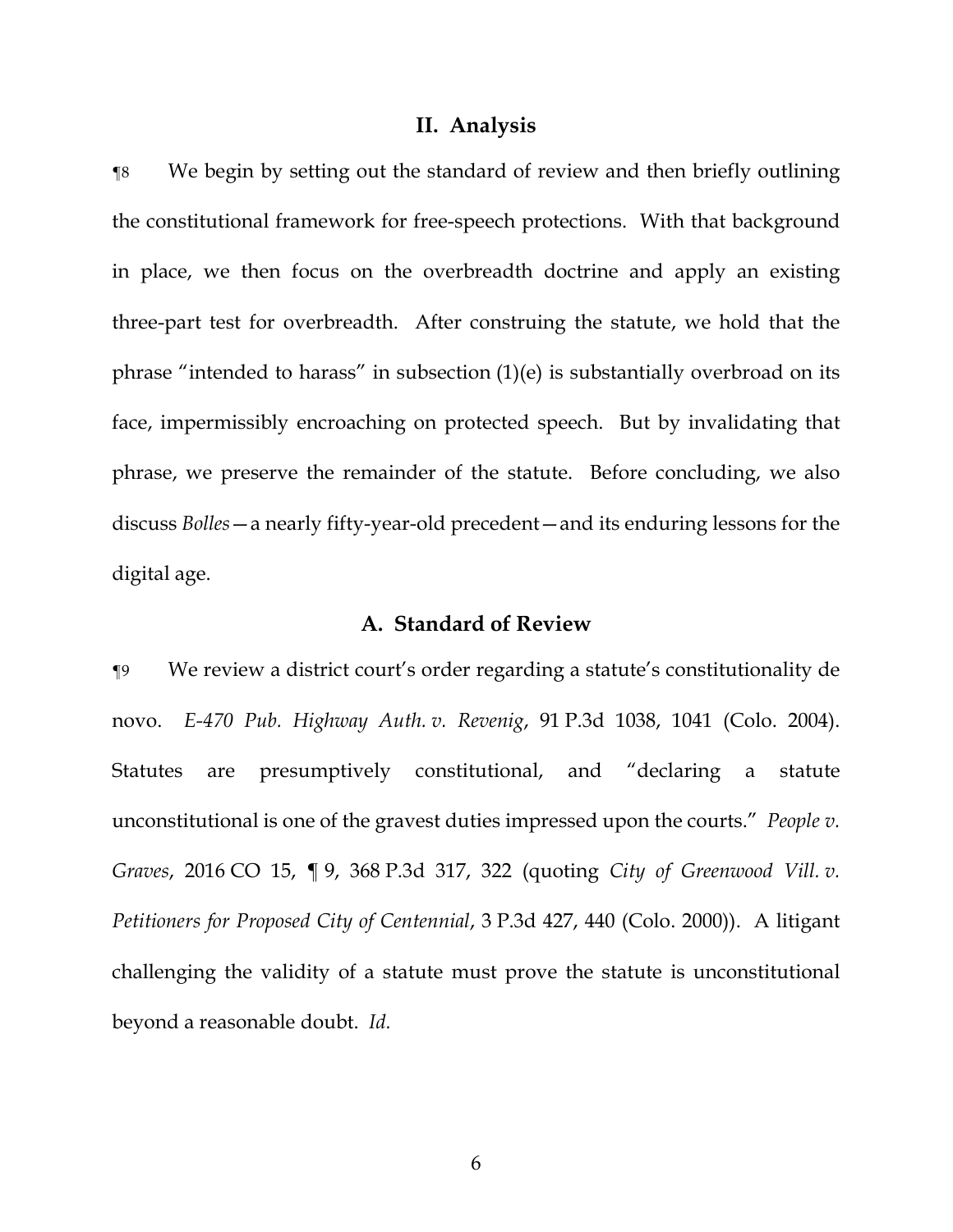# **B. Constitutional Framework**

## **1. Free-Speech Protections**

¶10 Because section 18-9-111(1)(e) prohibits certain types of communications, it implicates the free-speech protections afforded by the United States and Colorado constitutions. *See Smith*, 862 P.2d at 941. Moreno invokes both constitutions, which respectively provide that "no law 'abridging' or 'impairing' freedom of speech shall be enacted." *Id.* (quoting U.S. Const. amend. I; Colo. Const. art. II, § 10). Still, the right to free speech is not absolute, and the government may create, and courts have upheld, statutes proscribing certain categories of *un*protected speech like fighting words, true threats, and obscenity.3 *See id.*; *see also United States v. Stevens*, 559 U.S. 460, 468–69 (2010).

¶11 A statute restricting speech must be carefully crafted and narrowly drawn to carry out legitimate and constitutional legislative goals. *See Smith*, 862 P.2d at 941; *Bolles*, 541 P.2d at 82. Even if a statute aims to proscribe only unprotected

<sup>&</sup>lt;sup>3</sup> The government may also regulate speech outside of these traditional unprotected categories (e.g., time, place, or manner restrictions) but subject to the appropriate level of scrutiny (strict scrutiny for content-based regulations and intermediate scrutiny for content-neutral regulations). *See, e.g.*, *Denver Publ'g. Co. v. City of Aurora*, 896 P.2d 306, 308 (Colo. 1995) (holding content-neutral city ordinance proscribing direct solicitation of vehicle occupants traveling on city streets, in this case solicitation by newspaper hawkers, was narrowly tailored to advance significant governmental interest in traffic movement and safety).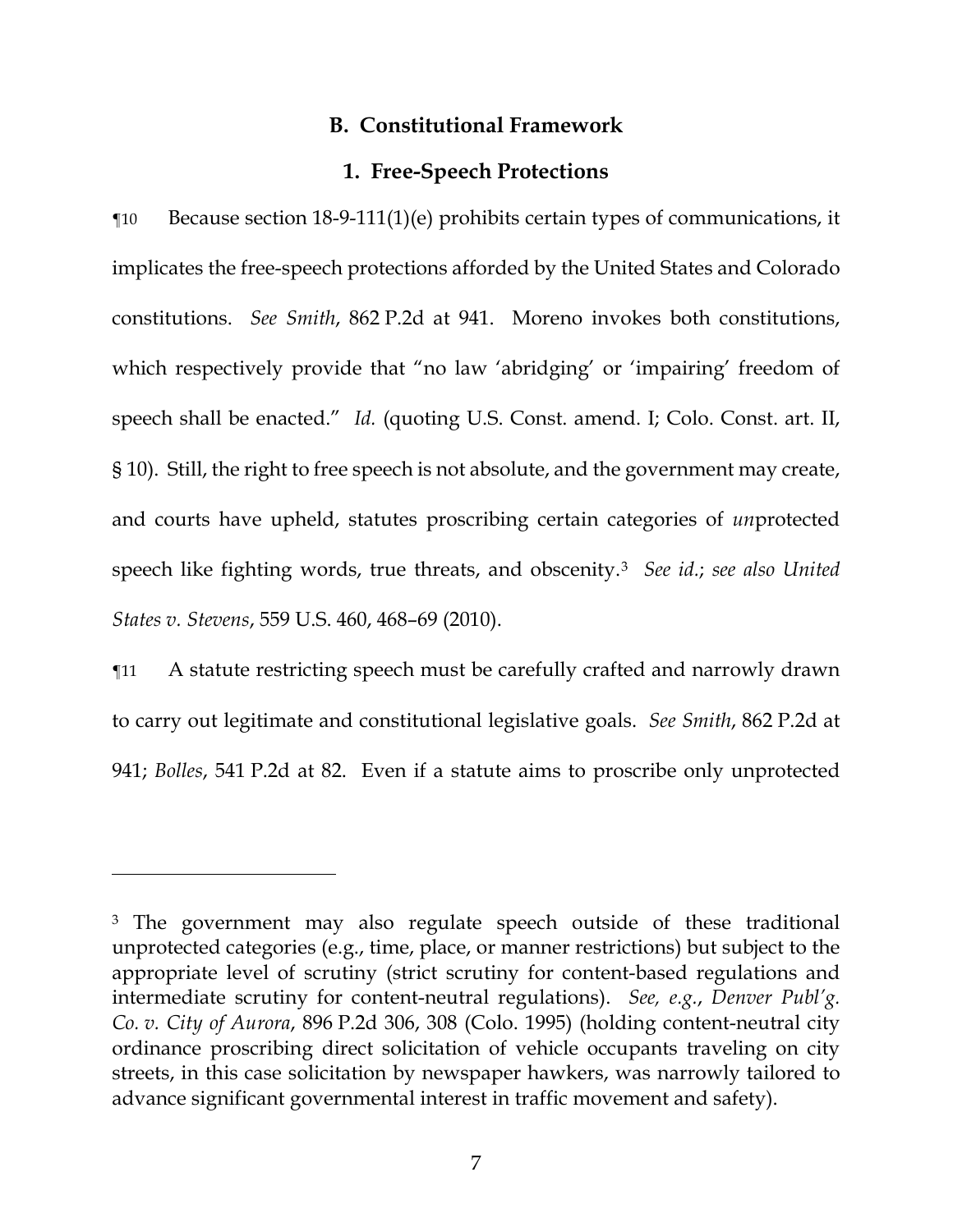speech, it may be struck down as facially overbroad if it *substantially* infringes upon constitutionally protected speech. *Smith*, 862 P.2d at 941; *see also Broadrick v. Oklahoma*, 413 U.S. 601, 615 (1973).

¶12 These bedrock notions hold true irrespective of whether the communication occurs in person or electronically. As the Supreme Court has explained, "whatever the challenges of applying the Constitution to ever-advancing technology, 'the basic principle[] of freedom of speech . . . , like the First Amendment's command, do[es] not vary' when a new and different medium for communication appears." *Brown v. Ent. Merchs. Ass'n*, 564 U.S. 786, 790 (2011) (quoting *Joseph Burstyn, Inc. v. Wilson*, 343 U.S. 495, 503 (1952)).

¶13 Although courts often examine overbreadth and vagueness together, they are distinct doctrines that spring from different constitutional guarantees. *Graves*, ¶¶ 21–24, 368 P.3d at 325–26. While vagueness protection derives from the Due Process Clause and "concerns the lack of clarity in the language of a statute," overbreadth protection derives from the First Amendment and "concerns the reach of a statute and its encroachment upon constitutionally protected speech." *Id.* at ¶¶ 23–24, 368 P.3d at 325–26. When a litigant brings a facial challenge on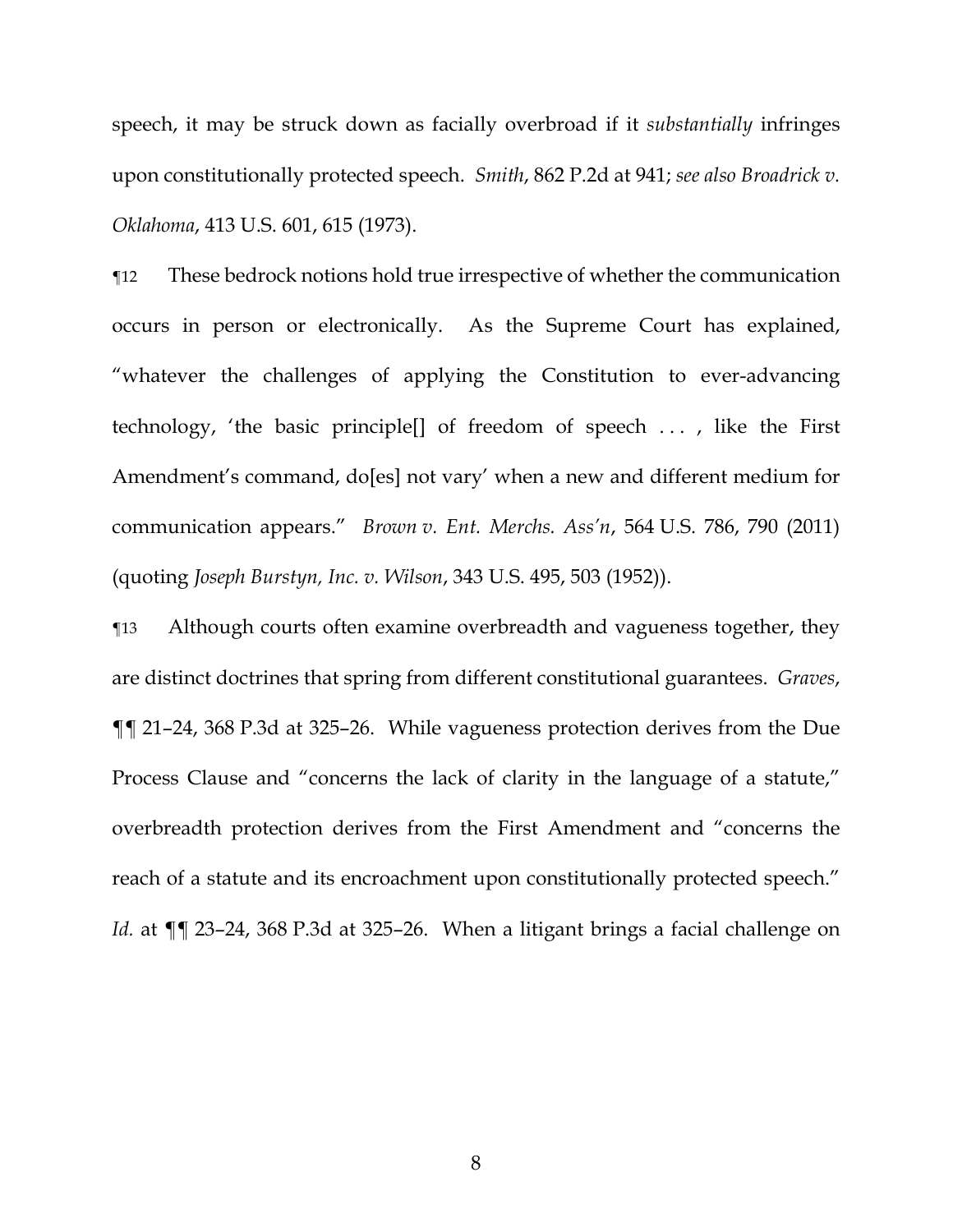both overbreadth and vagueness grounds, we begin with the overbreadth analysis.4 *See id.* at ¶ 25, 368 P.3d at 326.

#### **2. Overbreadth Doctrine**

¶14 The overbreadth doctrine establishes contours for the free-speech provisions of our state and federal constitutions. "[A] statute is facially overbroad if it sweeps so comprehensively as to substantially include within its proscriptions constitutionally protected speech." *Bolles*, 541 P.2d at 82.

¶15 The prosecution contends that Moreno lacks standing to bring this facial challenge because his conduct is clearly regulated by the statute, and therefore, he should not be able to attack the statute on the ground that prosecution of another defendant under the statute would be unconstitutional. But "this rule of standing is changed when the statute in question regulates speech. In such cases, a defendant is granted standing to assert the First Amendment rights of others."

<sup>4</sup> Moreno suggests that a scrutiny analysis could be employed instead. While it appears that "[t]he relationship of these two modes of free-speech analysis has never been adequately explained by the Supreme Court[,] . . . facial overbreadth analysis has been most commonly and sensibly used, in the First Amendment arena, in cases involving regulations directed at unprotected categories of speech." Marc Rohr, *Parallel Doctrinal Bars: The Unexplained Relationship Between Facial Overbreadth and "Scrutiny" Analysis in the Law of Freedom of Speech*, 11 Elon L. Rev. 95, 109, 129 (2019); *see also Peck v. McCann*, 525 F. Supp. 3d 1316, 1339 (D. Colo. 2021) (noting that "the Supreme Court itself has not provided clear guidance on when and how scrutiny tests versus overbreadth should apply").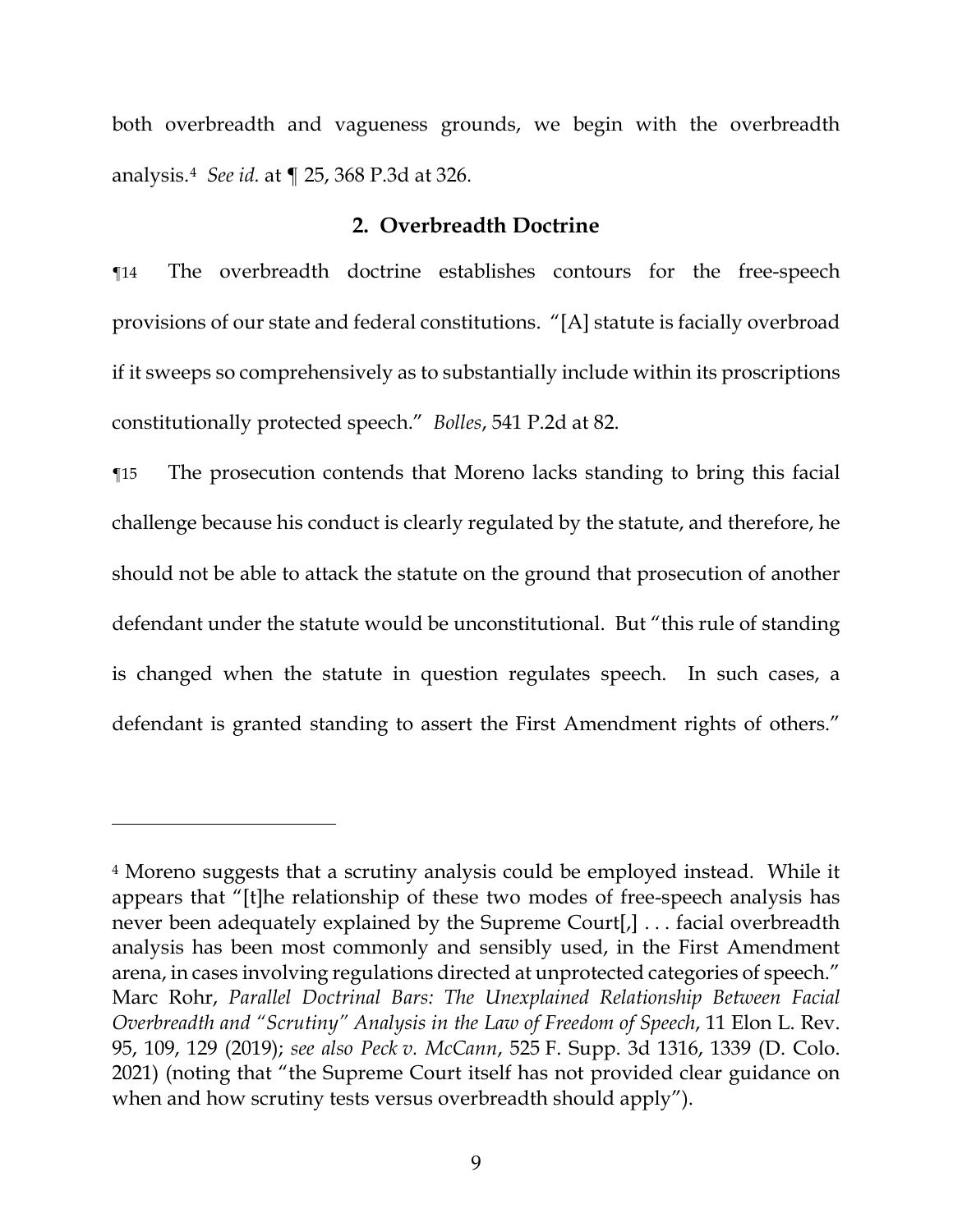*People v. Weeks*, 591 P.2d 91, 94 (Colo. 1979). Thus, regardless of whether a litigant's speech is constitutionally protected, he may challenge a law as overbroad. *People v. Baer*, 973 P.2d 1225, 1231 (Colo. 1999). This departure from typical standing rules recognizes that "the very existence of an overly broad statute may deter others from exercising their First Amendment rights." *Graves*, ¶ 13, 368 P.3d at 323. Allowing litigants to challenge a statute as facially overbroad thus protects the rights of us all. *Id.*; *Hickman*, 988 P.2d at 634 n.4.

¶16 Despite the broad standing we confer on litigants to press the right to freedom of speech, we must also respect the legislature's efforts to regulate abusive behavior. Indeed, the overbreadth doctrine is "strong medicine" that we employ "only as a last resort." *Graves*, ¶ 13, 368 P.3d at 323 (quoting *New York v. Ferber*, 458 U.S. 747, 769 (1982)). While "the threat of enforcement of an overbroad law deters people from engaging in constitutionally protected speech, . . . invalidating a law that in some of its applications is perfectly constitutional—particularly a law directed at conduct so antisocial that it has been made criminal—has obvious harmful effects." *United States v. Williams*, 553 U.S. 285, 292 (2008). In balancing these priorities, the Supreme Court and this court have emphasized the requirement that a statute's overbreadth be "real and substantial" in relation to its plainly legitimate sweep. *Graves*, ¶ 14, 368 P.3d at 323; *see also Williams*, 553 U.S. at 292.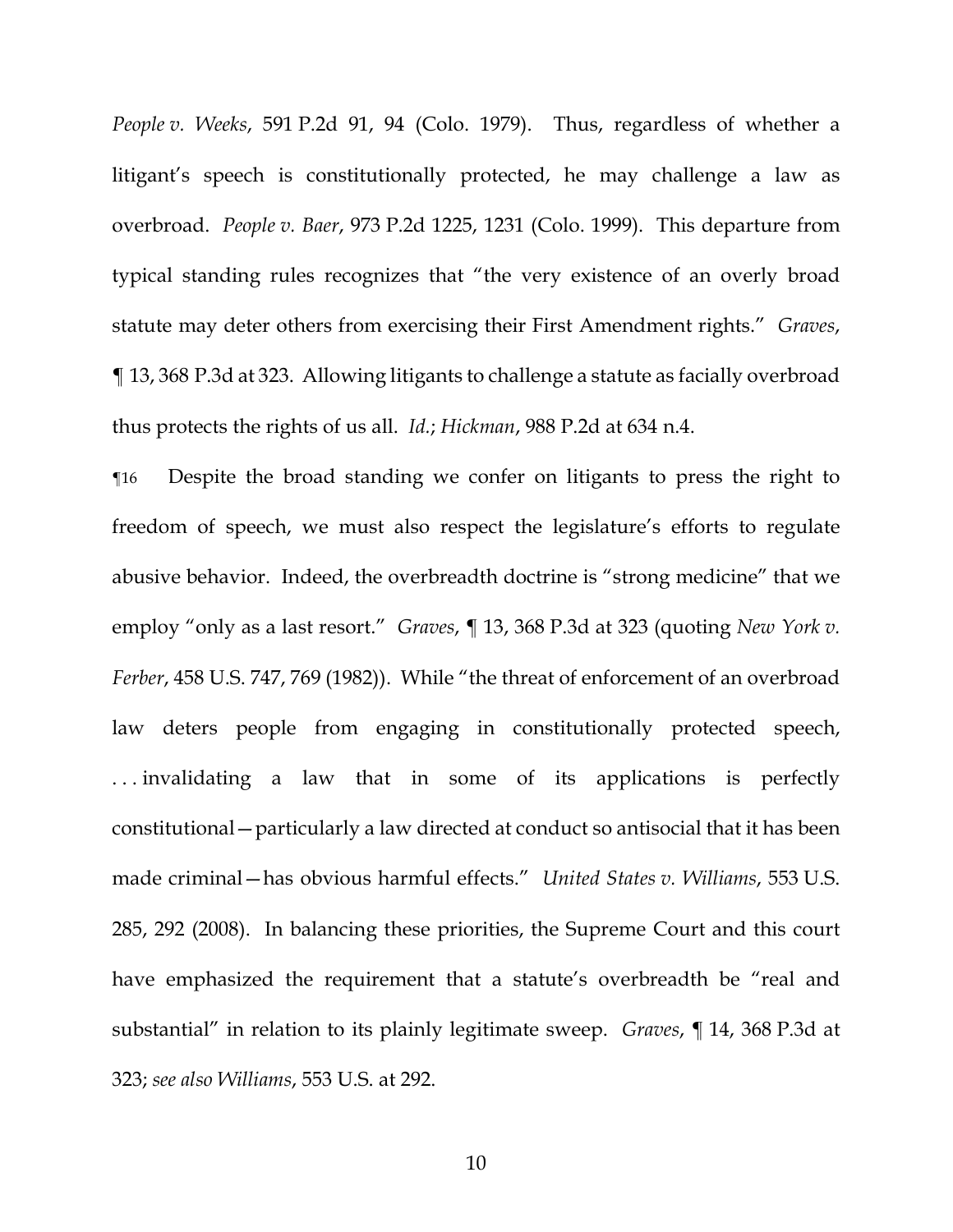¶17 To accomplish this, overbreadth analysis consists of three steps. First, we must construe the challenged statute to establish its scope. *Graves,* ¶ 15, 368 P.3d at 323–24; *see also Williams*, 553 U.S. at 293 (explaining that "it is impossible to determine whether a statute reaches too far without first knowing what the statute covers"). Second, we determine whether the statute, as construed, prohibits a substantial amount of protected speech. *Graves*, ¶ 15, 368 P.3d at 324; *see also Williams*, 553 U.S. at 297. Third, if possible, we apply a limiting construction or partial invalidation to honor the legislature's choices while preserving the statute's constitutionality. *Graves*, ¶ 16, 368 P.3d at 324.

# **C. Application**

#### **1. Construing Section 18-9-111(1)(e)**

¶18 When construing a statute, our aim is to ascertain and give effect to the General Assembly's intent. *Graves*, ¶ 27, 368 P.3d at 326. We look to the plain meaning of a statute's terms to determine whether they cover protected communications. *Hickman*, 988 P.2d at 642.

¶19 In construing the phrase "intended to harass" in subsection (1)(e), *Hickman* is instructive. The prosecution charged Hickman with witness retaliation. *Hickman*, 988 P.2d at 632. In examining the statute defining that offense, we concluded that the term "act of harassment" was unconstitutionally overbroad. *Id.* We noted that "[t]he term 'harassment' is synonymous with 'vex,' 'trouble,' or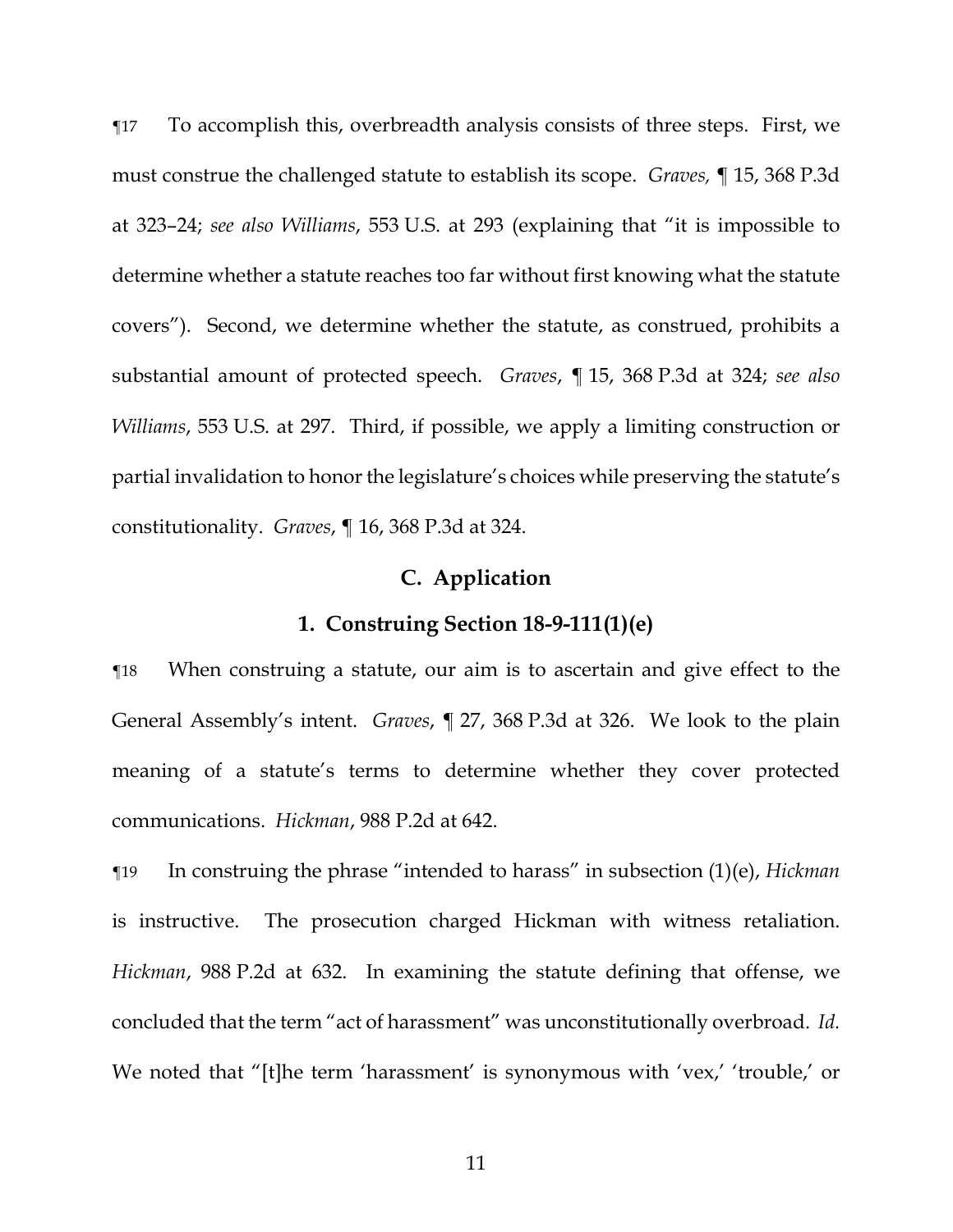'annoy,'" *id.* at 642 (quoting *Webster's Third New International Dictionary* (1986)), and that it was defined "as conduct that is directed at a specific person that 'annoys, alarms, or causes substantial emotional distress and serves no legitimate purpose,'" *id.* (quoting *Black's Law Dictionary* (7th ed. 1999)). We reasoned that this "broad meaning" applied to a wide range of protected communications, including forecasting a storm or engaging in political discourse. *Id.*; *see also Bolles*, 541 P.2d at 83 (explaining that although forecasting the weather or predicting political trends could alarm (i.e., harass) a person, those are still protected communications).

¶20 Fast forward two decades, and we see that modern definitions of the terms "harass" and "harassment" are not so different. Merriam-Webster defines the verb "harass" as to: "exhaust, fatigue"; "to annoy persistently"; and "to create an unpleasant or hostile situation for[,] especially by uninvited and unwelcome verbal . . . conduct." https://www.merriam-webster.com/dictionary/*harass* [https://perma.cc/5LTT-TZUE]. The definition of "harassment" in Black's Law Dictionary means "[w]ords, conduct, or action (usu. repeated or persistent) that, being directed at a specific person, annoys, alarms, or causes substantial emotional distress to that person and serves no legitimate purpose; purposeful vexation." (11th ed. 2019). As in *Hickman*, we conclude that this broad meaning of the term "harass" covers protected speech.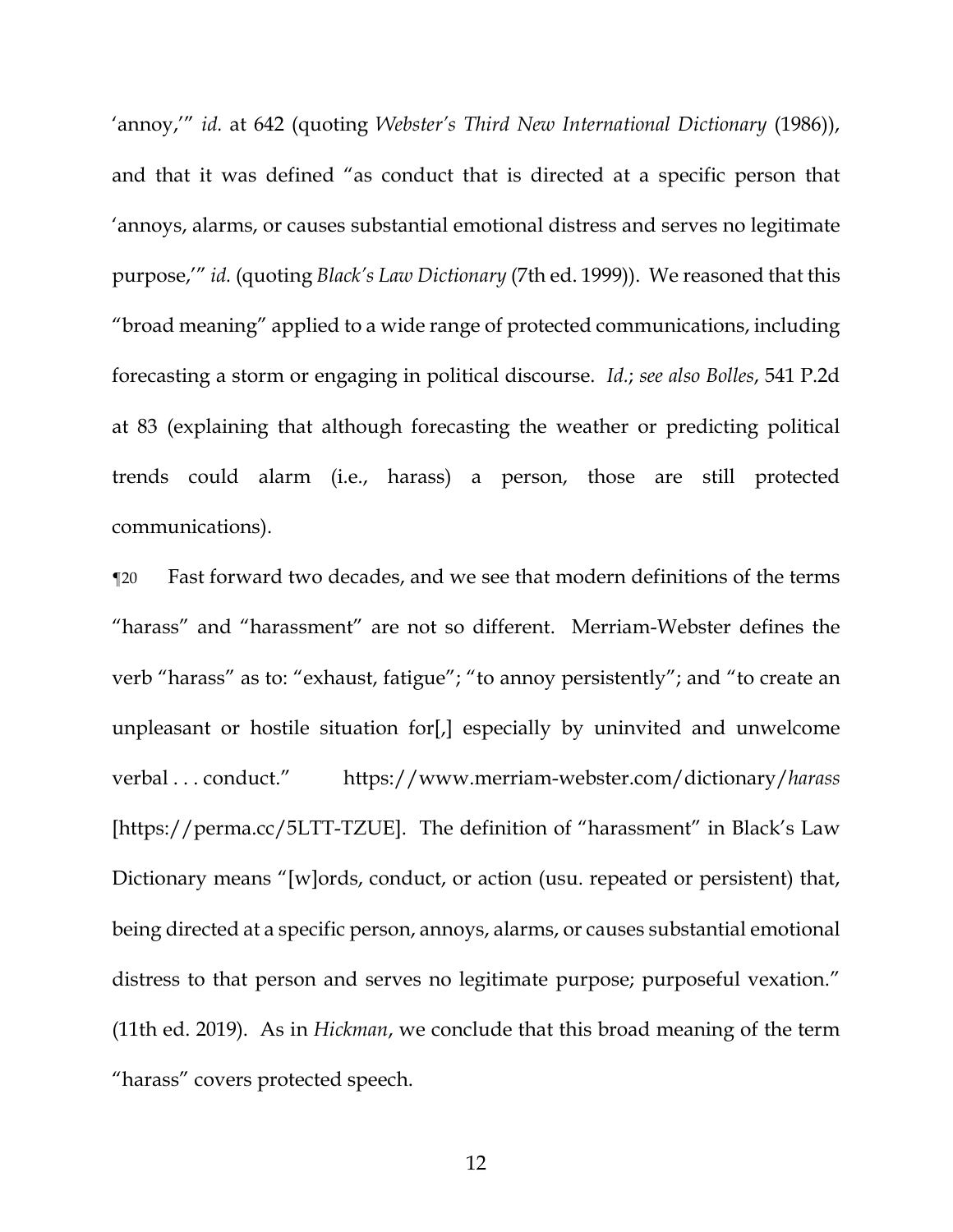#### **2. Section 18-9-111(1)(e)'s Substantial Sweep**

 $\gamma$  In evaluating the provision's sweep, we examine whether subsection (1)(e) impermissibly restricts a substantial amount of protected speech. *See Hickman*, 988 P.2d at 642–43; *Smith*, 862 P.2d at 942; *Bolles*, 541 P.2d at 82–83. That is to say, the primary concern here isn't the invasive medium the government seeks to regulate—omnipresent electronic communication—but how much the statute impinges on or potentially chills speech. Today's technology merely amplifies this old-fashioned problem.

¶22 Cyberspace is the modern public square, and it is teeming with eager listeners. "While in the past there may have been difficulty in identifying the most important places (in a spatial sense) for the exchange of views, today the answer is clear. It is cyberspace—the 'vast democratic forums of the Internet' in general and social media in particular." *Packingham v. North Carolina*, 137 S. Ct. 1730, 1735 (2017) (citations omitted) (quoting *Reno v. ACLU*, 521 U.S. 844, 868 (1997)). On far-reaching social media platforms such as Facebook and Twitter, users worldwide can debate almost any topic. *Id.* at 1735–36.

¶23 Such electronic communication is often useful, typically innocuous, but sometimes derogatory. And when the unrestrained choose to lob insults into the digital arena, those insults can metastasize. Casual slights spread and intensify. Nevertheless, "First [A]mendment protection is not limited to amiable

13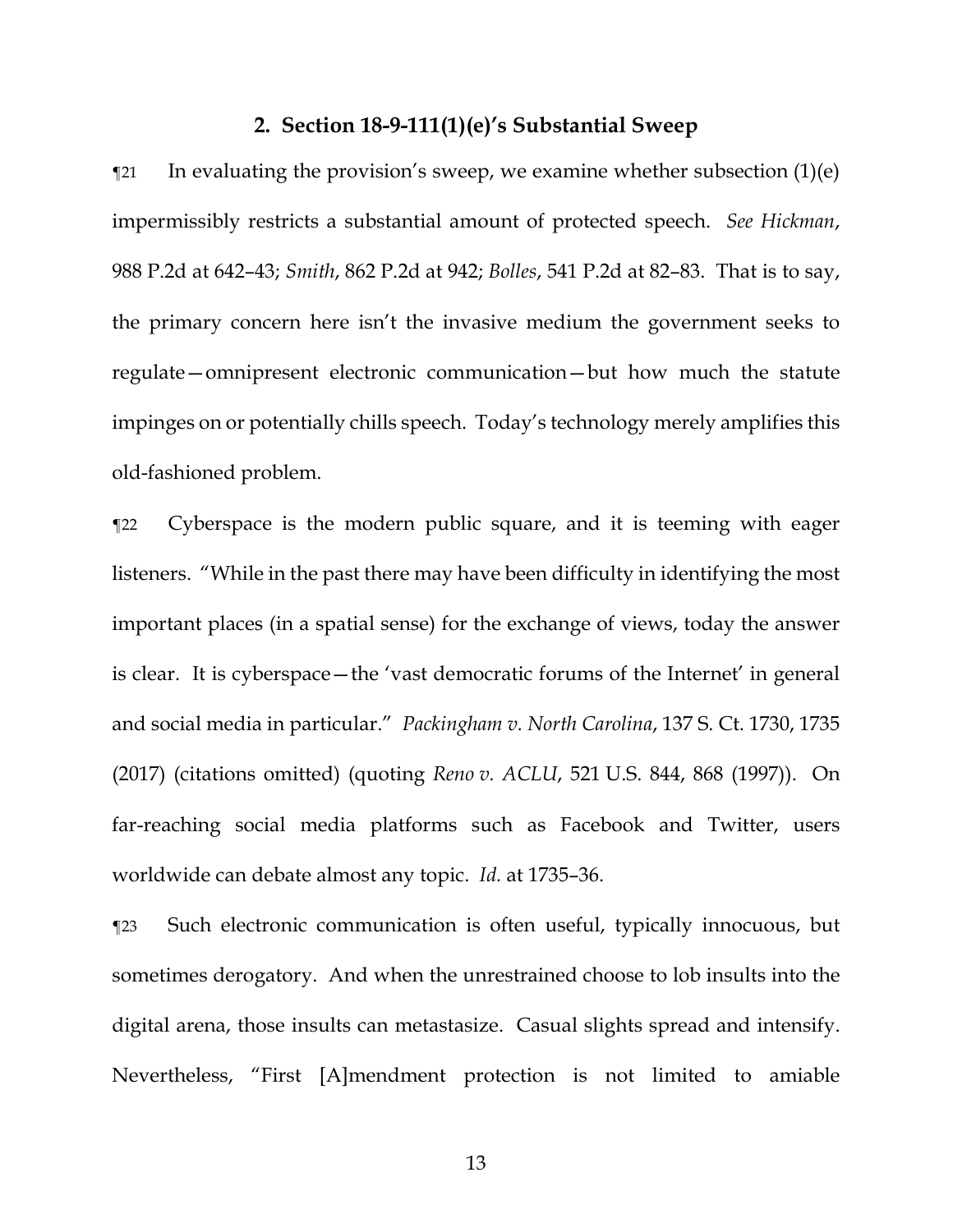communications." *State v. Brobst*, 857 A.2d 1253, 1256 (N.H. 2004) (quoting *People v. Klick*, 362 N.E.2d 329, 332 (Ill. 1977)) (alterations omitted).

¶24 On the contrary, people often legitimately communicate in a manner "intended to harass" by persistently annoying or alarming others to emphasize an idea or prompt a desired response. *Id.* at 1255–56. For example, subsection (1)(e) could prohibit communications made by email or social media about the need to combat a public health threat, or to seek shelter from an imminent tornado, or to respond to an active-shooter situation. Or consider more routine communications on the web: negative restaurant reviews left on Google or Yelp, irate emails sent to service providers (contractors, plumbers, etc.), diatribes posted on public officials' social media accounts by disgruntled constituents, or antagonistic comments left on news sites. *See Brobst*, 857 A.2d at 1255–56; *Ex parte Barton*, 586 S.W.3d 573, 584–85 (Tex. App. 2019), (noting the staggering breadth of electronic communication covered by Texas's harassment statute and holding it overbroad), *pet. granted*; *State v. Chen*, 615 S.W.3d 376, 382–83 (Tex. App. 2020) (same). In fact, the statute could even intrude into highly personal family squabbles. *Compare Brobst*, 857 A.2d at 1256 (holding New Hampshire's telephone harassment statute overbroad because "the prohibition of all telephone calls placed with the intent to alarm encompasses too large an area of protected speech"), *with Lehi City v. Rickabaugh*, 487 P.3d 453, 461–62 (Utah Ct. App. 2021)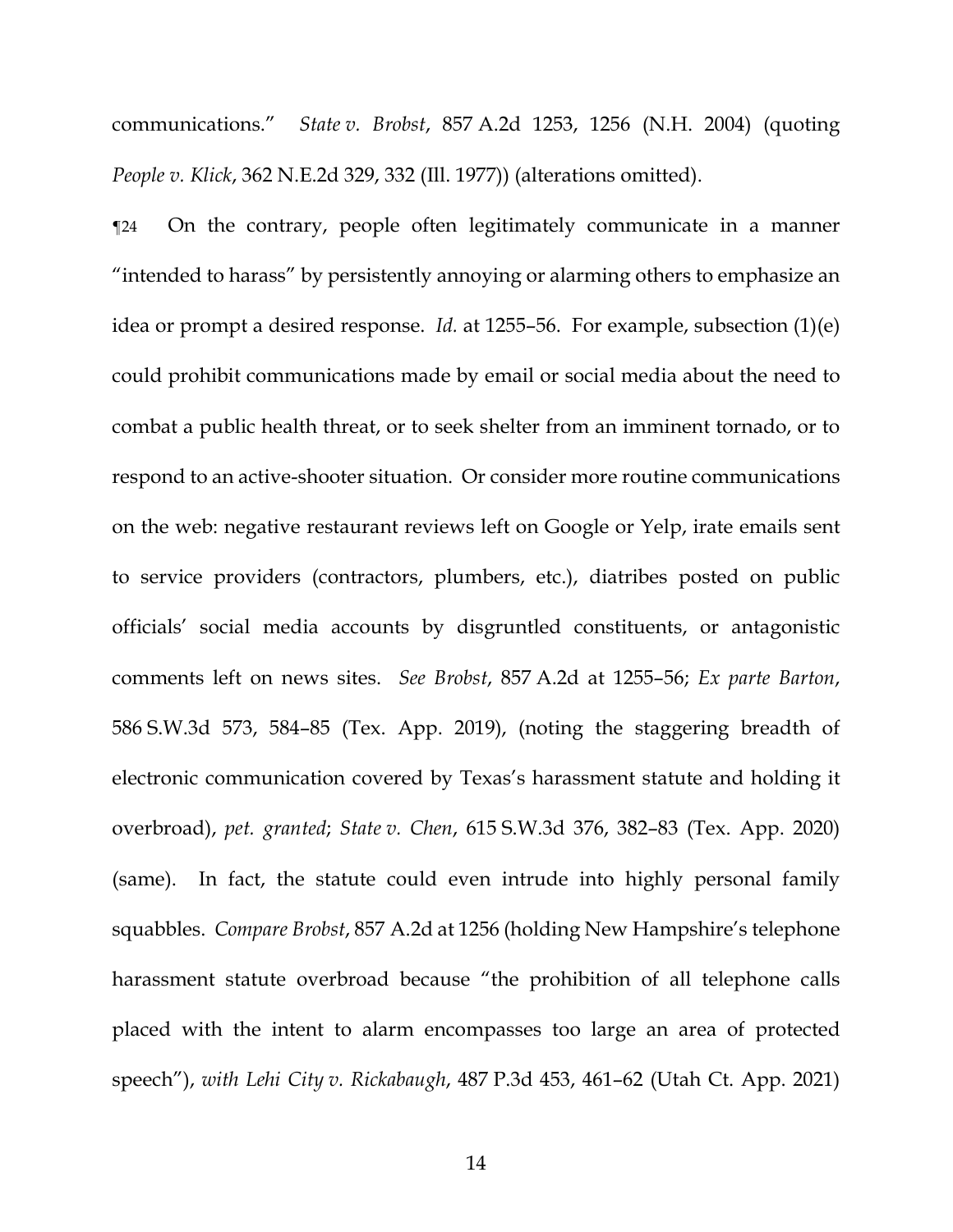(holding Utah's electronic communication harassment statute, which was limited in scope to communications made in a "manner likely to provoke a violent or disorderly response" was not overbroad).

¶25 Although subsection (1)(e) mainly targets unprotected speech like true threats and obscenity, its restriction on communication made in a manner "intended to harass" encompasses a substantial amount of protected speech. This brings us to whether the statutory subsection can be salvaged.

# **3. Preserving Subsection (1)(e)**

¶26 We see no available limiting construction that would sufficiently narrow the phrase "intended to harass" to render it constitutional. *See Hickman*, 988 P.2d at 636–43 (supplying a limiting construction for the term "threat" but concluding no limiting construction would sufficiently narrow the phrase "act of harassment" in section 18-8-706, C.R.S. (1998)). Viewed in its entirety, the rest of the harassment statute forecloses this approach by proscribing other forms of unprotected speech, leaving no alternative, constitutional construction to ascribe to the phrase at issue. *See Smith*, 862 P.2d at 943–44 ("In construing a statute, we presume that every part . . . was intended to be effective." (quoting *Thiret v. Kautzky*, 792 P.2d 801, 807 (Colo. 1990))). Subsection (1)(e)'s other terms prohibit true threats and obscenity, and we previously held that subsection (1)(h) outlaws fighting words, *see People ex rel. VanMeveren v. Cnty. Ct.*, 551 P.2d 716, 719 (Colo. 1976). Thus, the term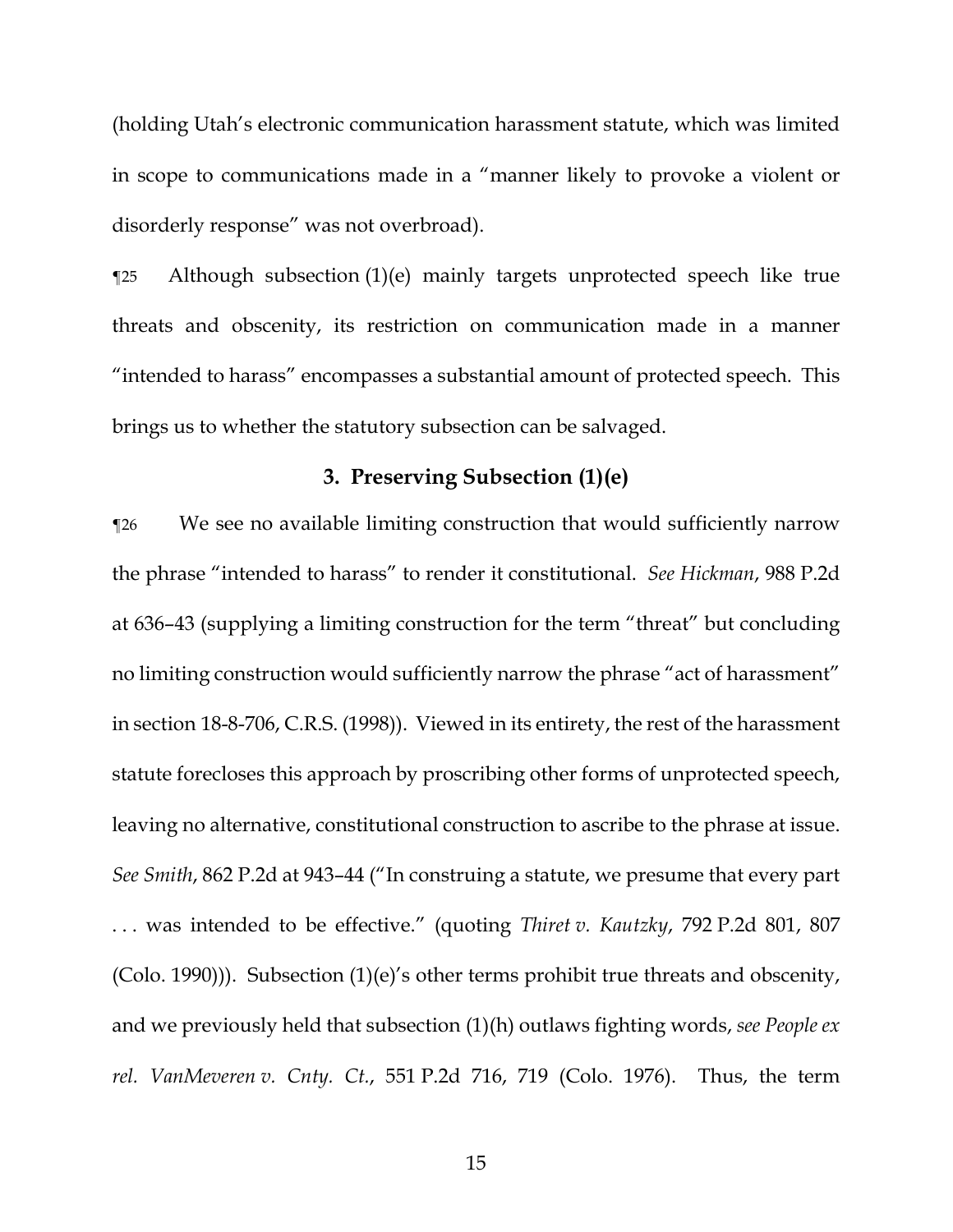"intended to harass" in subsection  $(1)(e)$  impermissibly leaches into areas of protected speech. With no alternative, constitutional construction available, we turn to whether a partial invalidation can save subsection (1)(e).

¶27 "A court may sever one section of a statute from the whole if 'partial invalidation will rid the statute of the constitutional infirmity of overbreadth.'" *Hickman*, 988 P.2d at 643 (quoting *People v. Ryan*, 806 P.2d 935, 940 (Colo. 1991)). We need not, and thus do not, invalidate the entire statute. Instead, we hold only that the phrase "intended to harass" in subsection  $(1)(e)$  is unconstitutionally overbroad. Our partial invalidation does nothing to disturb the other prohibitions in subsection (1)(e) against communications that are made "in a manner intended to ... threaten bodily injury or property damage ... or that [are] obscene."<sup>5</sup> § 18-9-111(1)(e).

<sup>5</sup> Although we identify the challenged phrase, consistent with the district court, as "intended to harass," the effect of our ruling is to excise only the words "harass or" from subsection (1)(e) as indicated by strikethrough font below:

A person commits harassment if, with intent to harass, annoy, or alarm another person, he or she . . . [d]irectly or indirectly initiates communication with a person or directs language toward another person, anonymously or otherwise, by telephone, telephone network, data network, text message, instant message, computer, computer network, computer system, or other interactive electronic medium in a manner intended to harass or threaten bodily injury or property damage, or makes any comment, request, suggestion, or proposal by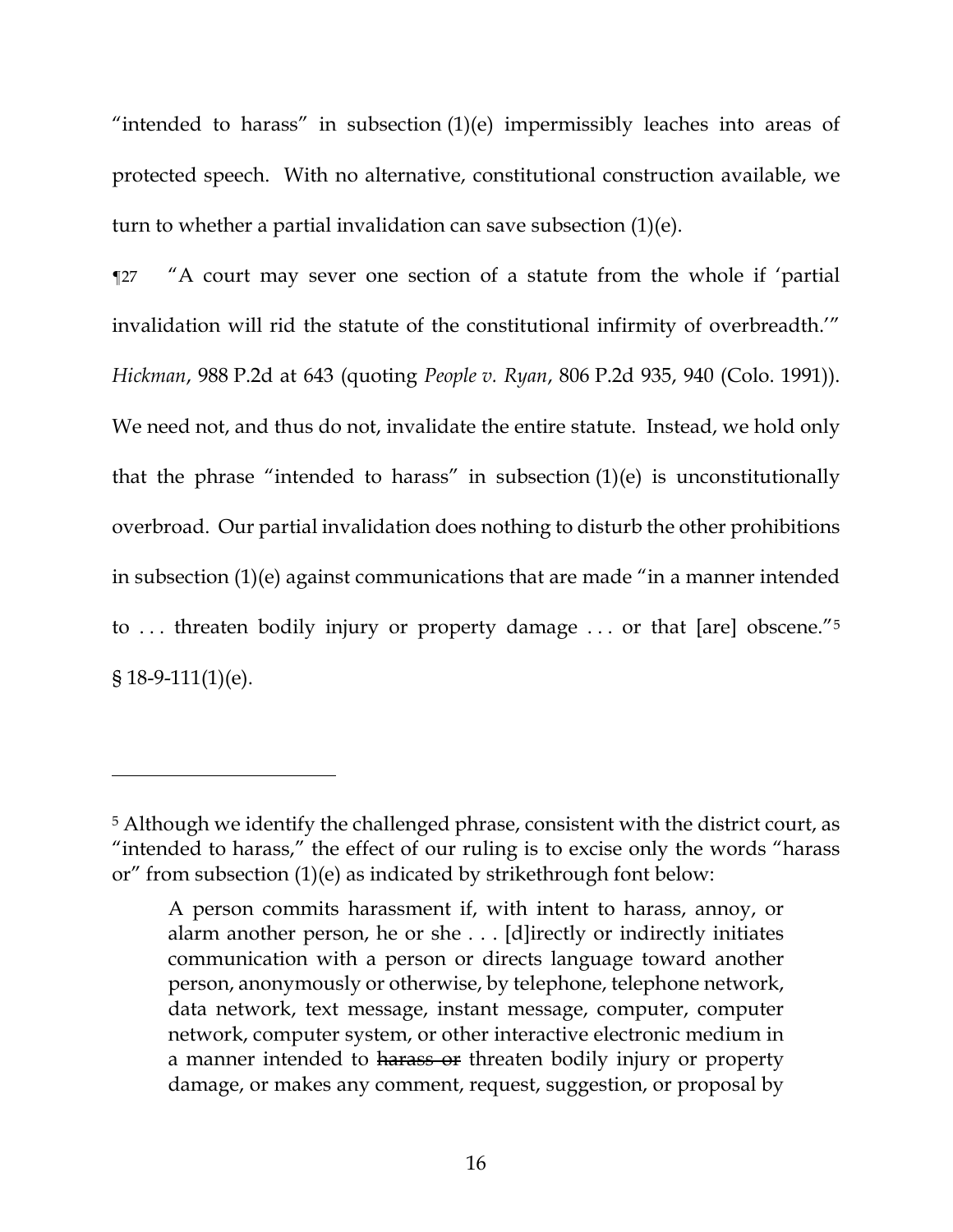#### **4.** *Bolles* **2.0?**

¶28 Our holding today might be summarized simply as "*Bolles* goes digital." *Bolles* dealt with the 1973 version of section 18-9-111(1)(e), which stated in relevant part: "A person commits harassment if, with intent to harass, annoy, or alarm another person, he . . . [c]ommunicates with a person, anonymously or otherwise, by telephone, telegraph, mail, or any other form of communication, in a manner likely to harass or cause alarm." *Bolles*, 541 P.2d at 81 n.1 (quoting § 18-9-111(1)(e), C.R.S. (1973)). Bolles was charged with harassment under subsection (1)(e) for mailing anti-abortion material to approximately 2,400 Boulder County residents. *Bolles*, 541 P.2d at 81. He challenged the statute as unconstitutionally overbroad and vague, and this court concluded that subsection (1)(e) was facially overbroad and thus unconstitutional. *Bolles*, 541 P.2d at 81.

¶29 The *Bolles* court began its analysis by recognizing the "delicate and vulnerable nature" of free-speech protections and the responsibility of courts to closely inspect "state action which has the effect of curtailing or 'chilling' free expression." *Id.* at 82 (quoting *People v. Vaughan*, 514 P.2d 1318, 1323 (Colo. 1973)). Recognizing that in the area of free speech, statutes must be carefully crafted and

telephone, computer, computer network, computer system, or other interactive electronic medium that is obscene.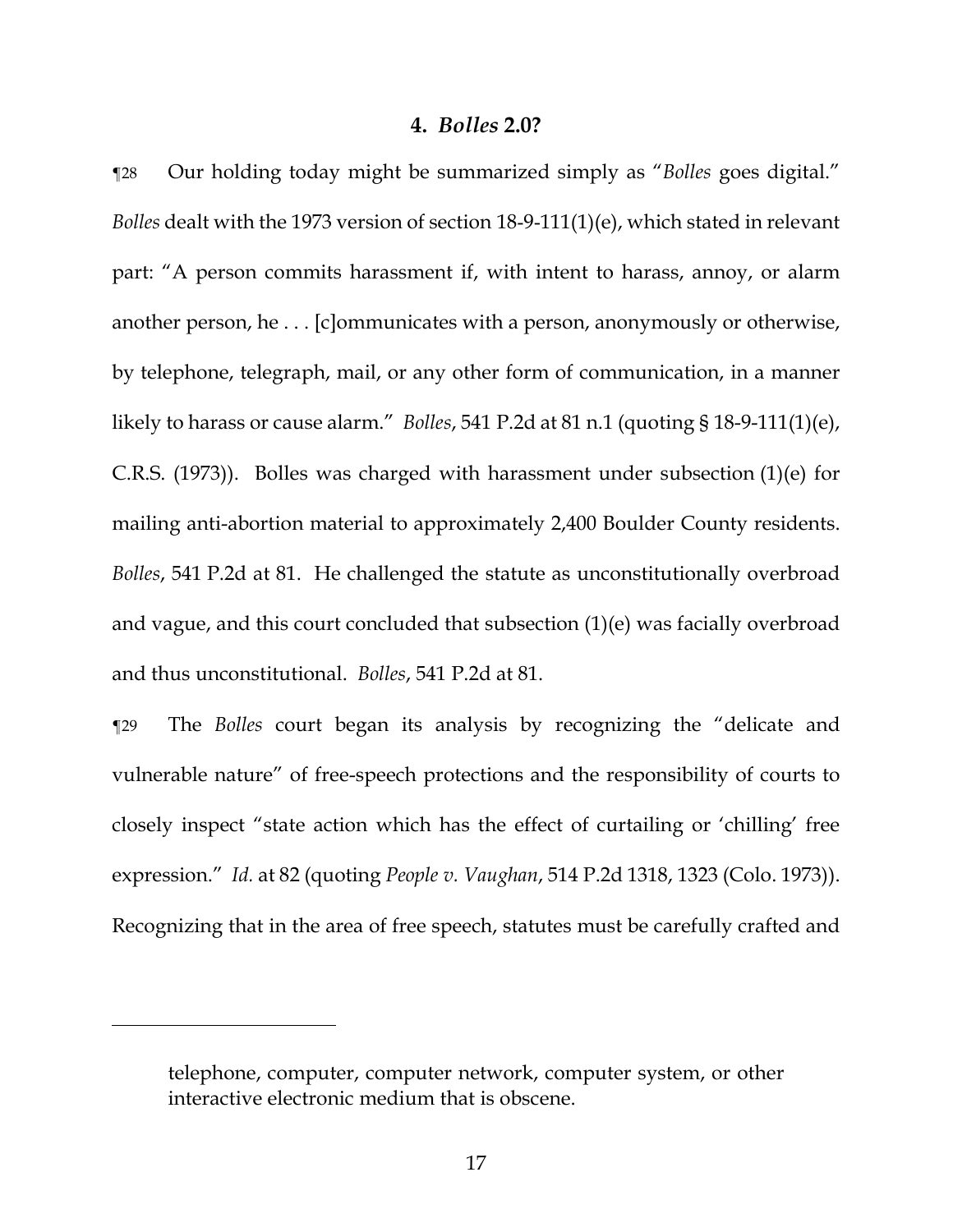narrowly drawn, we concluded that, while the statute at issue could "be relied upon to punish for obscene, libelous, [or] riotous communication[,] which is probably constitutionally permissible[,] . . . [it] could also be used to prosecute for communications that cannot be constitutionally proscribed." *Id.*

¶30 Indeed, a fundamental purpose of free speech in our system of government is to debate ideas. *Id.* at 83. These debates may be vigorous and high-minded but may at times devolve into vituperative attacks. "Speech is often provocative and challenging. It may strike at prejudices and preconceptions and have profound unsettling effects." *Id.* (quoting *Terminiello v. City of Chicago*, 337 U.S. 1, 4 (1949)). But as the *Bolles* court aptly observed, if such speech could be restricted, "the protection of the First Amendment would be a mere shadow." *Id.*

¶31 The 1973 version of subsection (1)(e) and the current iteration are similarly expansive. While in 1973 the statute applied to "any other form of communication," now it applies to almost any form of electronic communication. *Cf. People v. McBurney*, 750 P.2d 916, 919 (Colo. 1988) (upholding yet another version of subsection (1)(e), containing the term "in a manner intended to harass," because it was limited to land-line telephones; and distinguishing *Bolles*, explaining that because the statute in *Bolles* applied to any form of communication it "contained no particularized standards to limit the scope of the offense").